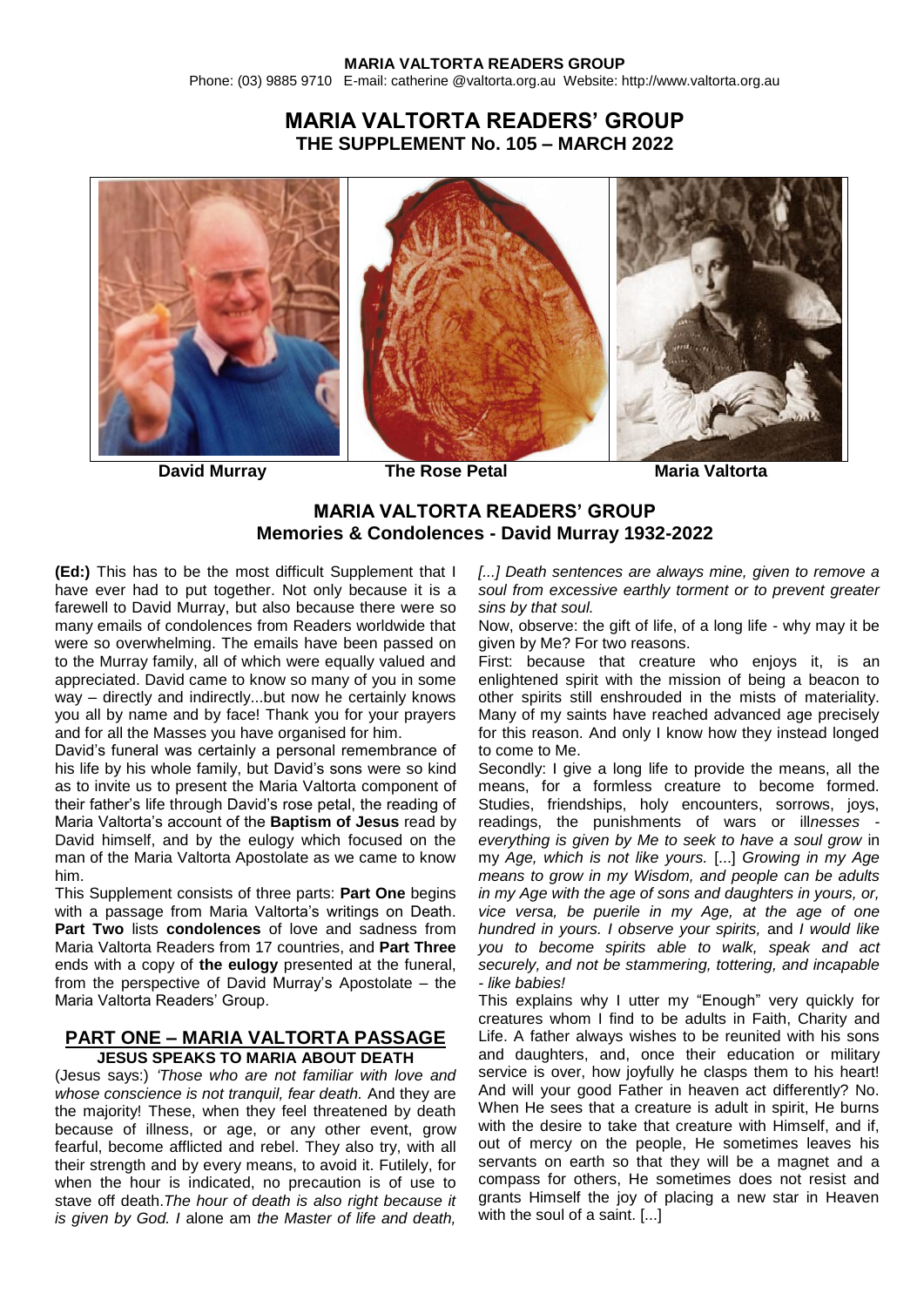Phone: (03) 9885 9710 E-mail: catherine @valtorta.org.au Website: http://www.valtorta.org.au

Maria, [when a person dies], the upraised arms of the soul encounter the outreaching arms of God. And when they touch, swiftly grazing against each other, it is ecstasy on earth. When they lastingly clasp each other, it is the endless Blessedness of Heaven, of my Heaven, which I created for you, my beloved, and which will give Me a superabundance of joy when it is filled with all my beloved.

What an eternal day of measureless joy is ours - us who love one another: *We, Triune God;* and *you, the sons and daughters of God!*

But those who, unfortunately for them, have not understood my Love, have not given Me their love, have not understood that only one science is useful, that of Love - for them death is fearful. They are afraid. They are even more afraid if they feel they have acted not very well or quite badly.

Death is inevitable. *Blessed are those who arrive at that hour clothed in love to meet the One who is coming.*  Serene will be their death - like the passing away of my earthly father who experienced no trembling because there was nothing to be reproached in his life. Joyful - like the sleep of my Mother who closed her eyes on earth before a vision of love, for her whole life, which knew no sin, was loving, and She reopened them in Heaven, awakening upon the Heart of God.

[...] *But when the time comes, I will pour out a river of joy,* for it *will* no longer be necessary to *maintain* your human life, *and* we *shall go off together.*'

*(Notebooks 1943, pp. 223-6)*

## **PART TWO - CONDOLENCES**

### **AUSTRALIA † REST IN PEACE †**

I remember David's talks here in Sydney. My brother, Joe is reading the volumes for about the 13th time!

**Veronica Gaweda (Sydney, Australia)**

I often thought of the many times we spent together recording ...Out of sight but not out of mind and heart. May God grant his Soul Rest In Peace, and all his loved ones. Be comforted, as only God can, at the news of David's passing. **Dale (Melbourne, Australia)**

May he rest in Peace, Amen. *Eternal Rest grant unto him O Lord, may Perpetual light shine upon him.* David, thank you for your wonderful service. **Hank Facer (Australia)**

May his soul rest in eternal peace. **Percy Rame (Brisbane, Australia)**

I only met David once about 15 years ago when he told me the story of his life, involvement with promoting the writings of Maria Valtorta, and his rose petal with the image of Christ. I will be present at his funeral.

#### **Ange Braysha (Melbourne, Australia)**

We remember David with much love. He stayed here once with Peter and I on one of his Valtortaling trips. We enjoyed his company immensely on various occasions over the years. How lovely that his neighbour was with David, praying the Rosary when he died. We all need friends like him. Yes, I am sure Maria Valtorta will be welcoming David with open arms.

#### **Lynne Podgorczyk (Australia)**

While David's death is very sad for us, it is also a joy for him to have gone Home, and that we will once again, eventually, get to enjoy his company...forever. It was undoubtedly a joy in my own life that I got to know David, and to spend some time with him on his 'valtortaling' wanders. **Catherine Smith (Australia)**

[...] You know David was loved, IS loved, and God has been the link in the chain of Maria Valtorta followers, holding us together with our broken hearts. But knowing he is with Jesus, Mother Mary & St. Joseph and, of course, Maria, brings us the Hope within our Faith.

#### **Rosemarie Lennox (Melbourne, Australia)**

I can just imagine Our Lord welcoming him with open arms. **Ken & Tamara (Queensland, Australia)**

We first met David 1992/3 and we became very good friends. I enjoyed helping David when he first started his research. It was a wonderful journey he pursued. (I actually commenced connecting *the Poem* to our Bible, but realized it was beyond me!). David went to the same school (St Patrick's College, Strathfield) as my three sons & four grandsons. An amazing man and an amazing conversion story. **Tony Grace (Sydney, Australia)**

For me, David will continue to live on by way of his audios - especially my favourites: 'Soul to Soul' and 'The Sunday Gospels'. I have been praying for his soul since reading your email. David now goes to his reward after all his tireless work over many years promoting the writings of Maria Valtorta. **Carmel Tanna (Australia)**

I am so grateful for your reading group and to learn that it exists because David took the time and energy to begin the reading group, I have the gift of learning and being enriched by it. I love it and refer to the website often.

#### **Margaret Marie (Australia)**

David was such a special and lovely man. I had the privilege of knowing him nearly 30 years - God love him**. Kathryn O'Connor (Melbourne, Australia)**

Thanks for informing me of the sad news but for David, it is anything but sad because he is finally at home with his God, Jesus, Mary and Maria V. It was also lovely to see that he died Peacefully.

#### **Len Moore (Melbourne, Australia)**

Thank you for the announcement of David's entry into paradise. May the angels take him to paradise and Maria Valtorta greet him with joy.

#### **Lorraine ( Melbourne Australia)**

You two would have done so much together in relation to Maria Valtorta's writings, I am sure you would have been almost able to read each other's minds. Well done to you both. He did well to get to 90.

#### **Tony Murnane (Melbourne, Australia)**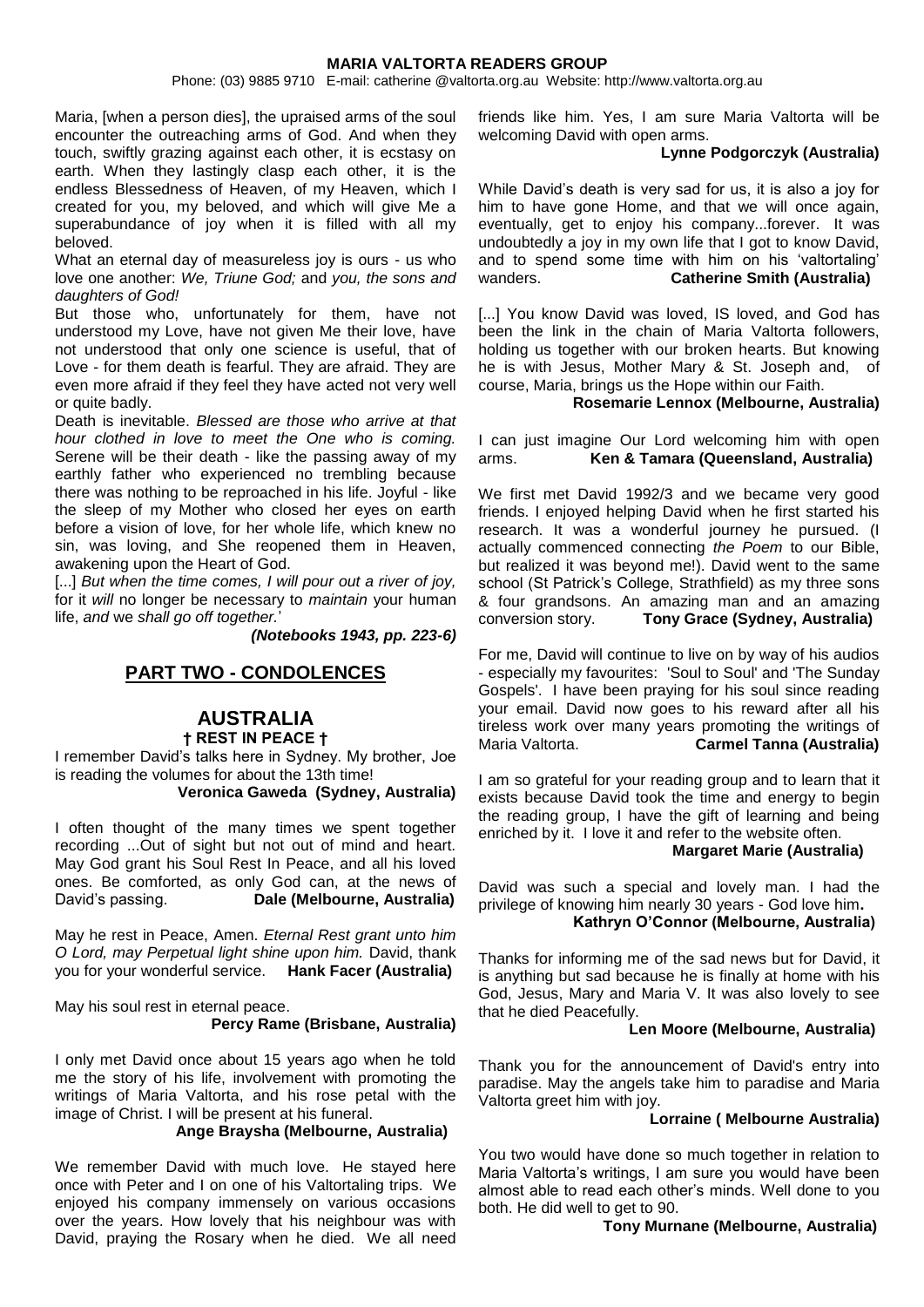Phone: (03) 9885 9710 E-mail: catherine @valtorta.org.au Website: http://www.valtorta.org.au

[...] Very sad news indeed and I had no idea David was approaching 90 - he seemed so young the last time I saw him when he visited Darwin in the early 2000's. Please pass my condolences, and those of all his friends in Darwin, on to his sons, and all of you, of course, who knew him so well. David shared something very special with me at the Darwin airport as he was waiting for his flight back to Melbourne. He said he hadn't shared this with anyone else at that time, and as you know, he was such a humble man that he was almost embarrassed to have this beautiful story known. I feel very privileged that he shared it with me [...] and he had tears in his eyes as he shared it. I rejoice to think that David is now there to meet so many beloved friends, like Maria Valtorta. [...] Now we have another Saint in heaven to whom we can turn for intercessory prayers!

#### **Jan Pile (Darwin, Australia)**

What a nice way to go Home. It seems to me, that to the last breath, David has shown his faithfulness to the messages that Christ wants us all to believe and accept as we follow Him through the writings of Maria Valtorta. May David have the joy of being in the presence of Our Father forever...

#### **Nestor Palma (Canberra, Australia)**

*Eternal rest grant unto him, O Lord, and may perpetual light shine upon him.* A more dedicated and enthusiastic lover of Maria Valtorta could never be found. Yes, he has certainly gone to his eternal reward for his tireless efforts and is in Maria's good company. Thank you for conveying this to us so quickly so we can offer thanksgiving for the gift of his life and that we had the joy of knowing him and benefiting from his untiring dedication.

#### **Sharon McCourt (Australia)**

I am sad to hear of David's death. He stayed at my place many years ago when 'valtortaling' in Brisbane. He will be a wonderful advocate for us in Heaven. Thank you, David.  **June Bell (Australia)**

What a lovely way to go home. God has blessed him and there is no way he would want to come back. It is a good time to leave before what is to come.

#### **Judith Moller (Australia)**

Yes, I knew David for a long time. Even though I live in Sydney, we saw each other from time to time. The time we first met would have to be the time he made his first visit to Sydney. I am unsure what year that was. Do not grieve too much as he is in Good and Holy Company!

#### **Anna Conradt (Sydney Australia)**

Oh bless his dear soul - a life given to the mission of spreading these wonderful works of God. He was a tireless worker in the vineyard. May his soul rest in the peace of a life well lived. **Penny Hendrie (Australia)**

God bless David's family as he will be missed. *May the souls of the faithful departed, through the mercy of God, Rest in peace.* **Malcolm Westwood (Australia)**

Thank you for letting me know about David. May he rest in peace. **Maureen Wright (Australia)**

I know David would have been well prepared [for death] in himself. But, the rest of us were not so prepared. I have so many fond memories of David from so many years ago. He was so on fire with MV's writings, he made them contagious. Besides his spiritual energy and knowledge, he was a character with it as well - always full of good cheer. I will offer some Holy Masses for him in the next few days. **Fr Peter (Australia)**

I met David a number of times when he visited Brisbane. He'll be in my prayers.

#### **Margaret-Mary Hayes (Brisbane Australia)**

Sad but happy news! He worked tirelessly to promote these wonderful works. How many of us have benefitted from this treasure. He and his family will be in our Masses<br>and rosaries **Kirsten Stephens (Australia) Kirsten Stephens (Australia)** 

I never met him but I am immensely grateful to him for the amazing work he has done in promoting the writings of Maria Valtorta. I'm sure she welcomed him to heaven with open arms. **Fr. Bruno (Melbourne Australia)**

Sad, indeed. In our prayers.

#### **Pascale Cotterill (Tasmania, Australia)**

Sad to hear but he is with God now! I called him recently, and I am so glad I did. May his soul rest in peace**. Marie (Melbourne, Australia)** 

With fond remembrance of David and his great love and enthusiasm for the writings of Maria Valtorta; I bless and hold him in my heart, thoughts and words. Without his work and sacrificial love, I would not have had the opportunity to be carried and blessed, with many others, along the journey into the hidden life and teaching of Mary and Jesus. I am happy David died peacefully.

### **Patricia Cullen (Australia)**

Thank you for the lovely note, although sad news. How strange that we should be talking about David's favourite subject this very morning [of his death] on the phone. I shall be requesting a Holy Mass for his soul from our Marian Priest in New Zealand. *ETERNAL REST GRANT UNTO HIM, O LORD, LET PETUAL LIGHT SHINE UPON HIM. MAY HE REST IN PEACE*

#### **Margaret Burgstaller (Australia)**

I will offer Mass for Dave whom I have known for over 50 years. **Fr. David (Australia)**

May his soul rest in Peace. **Kevin Nair (Australia)**

Catherine, it was nice to meet you at last at the funeral and share our knowledge of David. We met David a long time ago - it may extend to late 1980s at Sylvan.

#### **Peter & Mary Hicks (Melbourne, Australia)**

Very much a heavy and sad heart.

**Anne Lastman (Australia)**

I remember David well. A nice man.

**Greg (Melbourne, Australia)**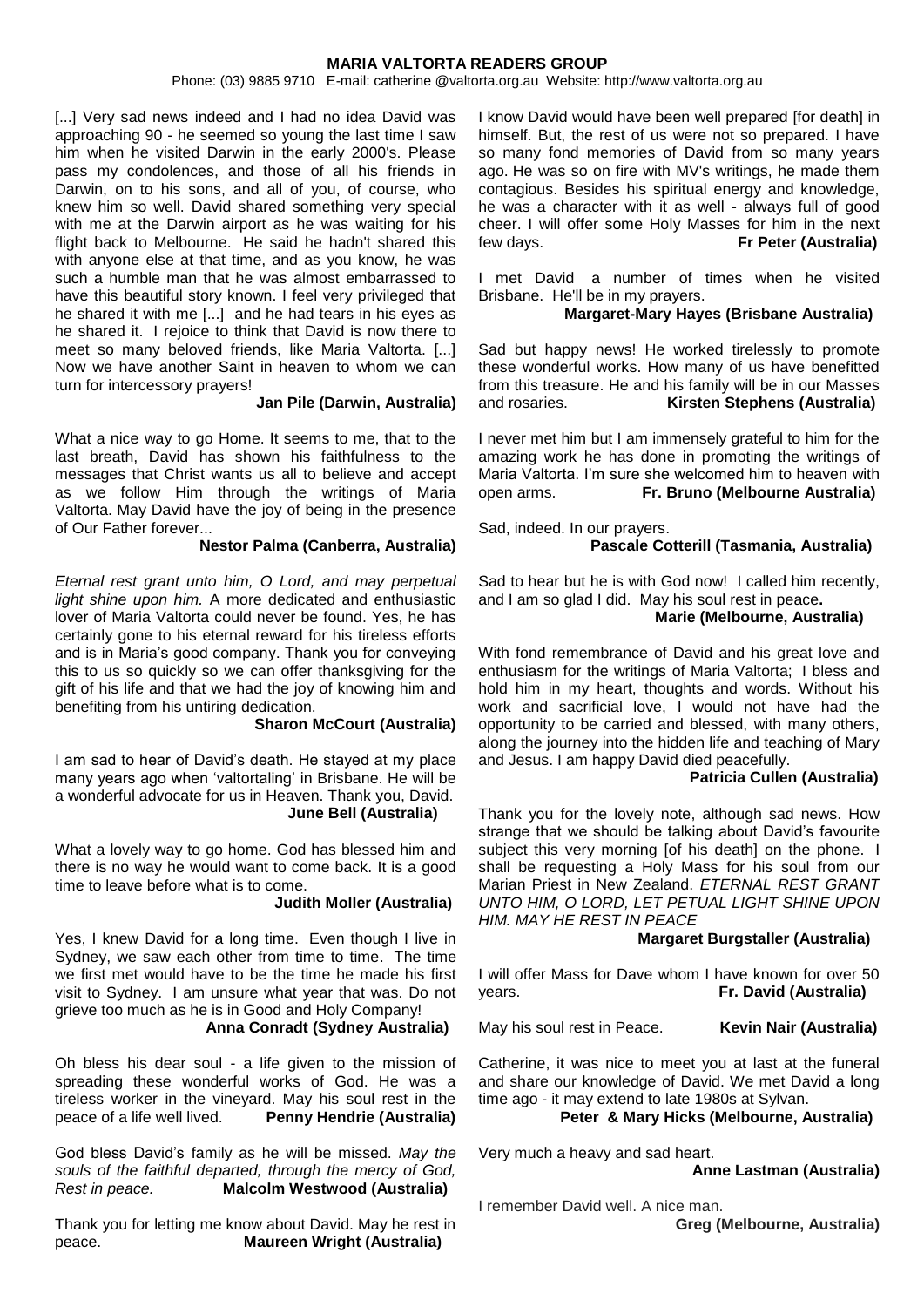Phone: (03) 9885 9710 E-mail: catherine @valtorta.org.au Website: http://www.valtorta.org.au

May he rest in peace. **Fr. James (Australia)**

#### This is very sad news. **Bob Byrne (Canada)**

Thank you for letting me know the sad but joy-filled news about David. I can't remember when we first met but it has been quite a while! I do recall that someone had mentioned the newsletter and David kindly sent me the back copies, about four or five of them. We exchanged phone calls and he visited Northam twice, the second time he overnighted with us. I appreciated the hours of hard work that he spent on Valtorta as I was a beneficiary of that work. Interestingly, I had begun to make notes as I was reading the works but quickly discontinued that because David had it all well covered. Since then, other readers have also made notes! I will have a Mass offered for his soul as a final gesture of respect.

Condolences to all his special Valtorta family, and of course his real family. **Eva Richter, (Western Australia)**

I am sorry for the loss. **Antonia (Melbourne, Australia)**

#### **CANADA † REST IN PEACE †**

My sincerest condolences to all that prayed with him, shared the writings of Maria Valtorta that he loved so much with him and, of course, knew him personally. When I first discovered Maria Valtorta's writings 10 years ago, I spoke with David on the phone. David helped me locate and shipped me a book that I could not easily obtain here in Canada. I will remember his soft voice and I am thankful that I was able to put that voice to his name.

**Trevor Shinkewski (Alberta, Canada)**

I had the pleasure of meeting David at His Grace's residence in Toronto, and Bishop Danylak was a great supporter of David and the Maria Valtorta series. His Grace said that when he first read the books, he couldn't put them down until he completed reading all of them! The 'He Who Is' prayer group was privileged to have David accompany us to Marmora. It was a delight to get to know him, even if it was just a little bit.

**Mary McBride (Toronto, Canada)**

My sympathies to the family. **Paul Brodeur (Canada)**

I met David when he was visiting Toronto to give a talk about the Valtorta books at the Holy Eucharist Ukrainian Catholic Church, with Bishop Roman Danylak. Later in the evening, a bunch of us went out for supper to a Greek restaurant and enjoyed each other's company! It was wonderful to meet David! A wonderful man! We will see him in Heaven! **Michael Starosta, (Toronto, Canada)**

We are saddened to hear of David's passing but we believe the Lord wanted to have him home to celebrate his birthday there. We will keep him in our prayers.

#### **Tony & Carmen Martins (Ontario, Canada)**

I met David in the 90's when he visited Calgary promoting the Valtorta Work. In fact, he stayed at my house and we went out to the Rocky Mountains just west of here. May this missionary of a great Revelation rest in peace. Many Blessings to the Readers' Group.

 **Derek Patrick Owens. (Calgary, Canada)**

We have received so many spiritual benefits, thanks to David's mission as disciple of Maria Valtorta. Both continues from Heaven, their mission to enrich our own spiritual life for a better missionary life on earth, and a better Heavenly Heritage. May Jesus, Mary and St Joseph receive our petitions for them during our novena of Masses celebrated for David. May you also, Catherine, and the so many others in the background, receive our prayers of support to continue to represent the English world of Maria Valtorta. **Fr. John (Canada)** 

### **CHILE † REST IN PEACE †**

Very sad but grateful for your remembrances of David Murray. Our wonderful Lord Jesus has blessed you each with a great & glorious mission**.** 

 **Mimi Kintner (Santiago, Chile)**

### **ENGLAND**

### **† REST IN PEACE †**

I am sorry about David's passing ...But he is happier now. **Anthony Fodor (England)**

# **INDONESIA**

### **† REST IN PEACE †**

Because of his website, I came to know about Maria Valtorta's books and more about the Gospel. May the Father, Jesus and Mother Mary bless David's soul and welcome him in heaven. **Maria Alvina (Indonesia)**

My love and prayers for David. He is a very effective evangelist and saint. Send my regards to his sons and family. What a coincidence. I just remembered him two days ago when I found David's handwritten small note (billing) in the *Poem* books, the *Pilgrim* guides etc. He delivered these books personally to my son (Mikael) in Melbourne eight years ago. Since then I never stop reading the *Poem* and the small books compiled by David. It's a real treasure. I give thanks to God for David's ministry although I never met him personally.

 **Aloysius Jasin (Jakarta, Indonesia)**

### **IRELAND**

### **† REST IN PEACE †**

David's voice was dear to our heart in reading *the Poem*.  **Marcus O'Sullivan (Ireland)**

May the Lord bless and reward him for his great work, which blessed so many people. May he rest in peace! **Teresa Moynihan (Dublin, Ireland)**

### **ITALY † REST IN PEACE †**

I knew him for a very long time and I met him personally at the Centro Editoriale Valtortiano when he came to Italy many years ago. I will always remember him and I will ask him to remember all of us. **Giovanna Busolini (Italy)**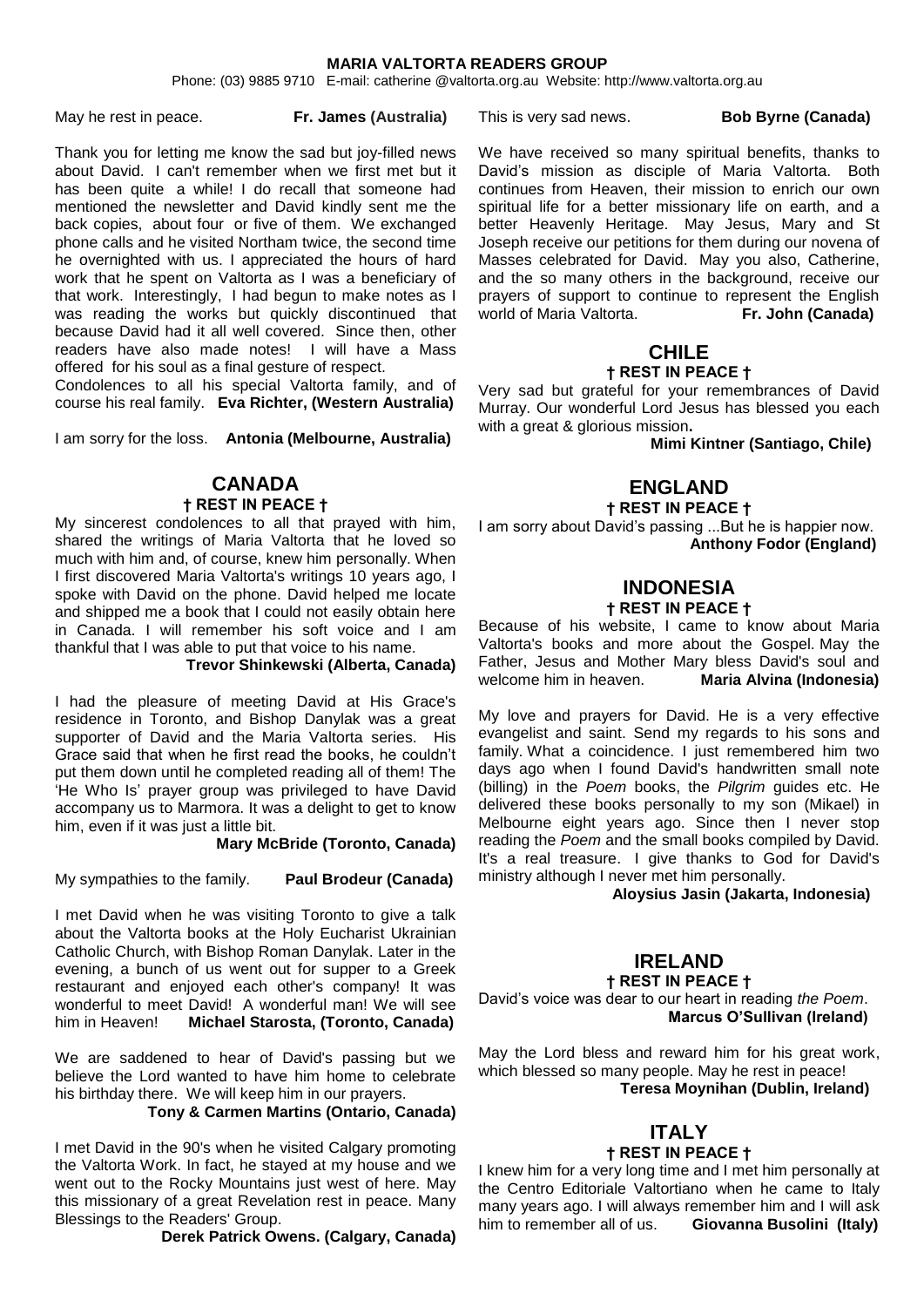Phone: (03) 9885 9710 E-mail: catherine @valtorta.org.au Website: http://www.valtorta.org.au

My deepest condolences for David. I was never fortunate enough to meet him, but your eulogy says so much about him that I almost feel I did. I am so grateful to the Good Lord for him and his work! May the Mercy of God console his family and you all. **Lucia Martinucci** 

### **(The Maria Valtorta Onlus Foundation- Italy)**

We remember David as a peaceful person during meetings, when he used to come to Italy to visit Maria Valtorta's sites: her bedroom in her house in Viareggio, her grave in the chapel of the **Basilica della Santissima Annunziata** (**Basilica of the Most Holy Annunciation**), and the book centre in Isola del Liri. Peacefully and lovingly, David Murray disseminated Maria Valtorta's Work in the minds and hearts of Australian [& English-speaking Readers worldwide].(Taken from *Il Bollettino Valtortiano -16 Feb* **The Maria Valtorta Heritage Foundation, Italy)**

### **NEW ZEALAND † REST IN PEACE †**

Dear David!! What a beautiful man - and what a beautiful time he will be experiencing now. Wow, to think he has now met Maria. He won't be concerned now about staying here till he turned 90-years-old - he will be thankful he didn't wait another month or so. He was such a good and gentle man. I must put his audio tape on again. He did say he wanted one of his songs played at his funeral. Please keep in touch and let me know when his funeral will be. I will watch and be praying here during the funeral. **Gwen Story (New Zealand)**

I met David years ago when he spoke to a group of us in Lower Hutt, and it is through him that so many of us have come to know of the works of Maria. I still love reading some of the *Poem* every evening before sleeping. God bless him. **Maureen (New Zealand)** 

It seems such a long time ago that I went to the Hillsborough Parish to hear David talking about Maria Valtorta and *The Poem of the Man God.* I always looked forward to reading his contributions to the Readers' Group bulletin. **Alison (New Zealand)**

Yes, I read this sad news and David will be sorely missed by everyone who knew him and all those who appreciated the great work he did for the Maria Valtorta readers.

#### **Angela (New Zealand)**

I always felt that David has given many more years of grace and value to the Readers Group than was ever imagined. Jesus had big plans for him and David cheerfully carried out his mission with astounding energy and God-given knowledge. David ran the race that was given to him and I am grateful to have come to know him through the Readers' Group. May God Bless and Protect David now as he travels on his new journey to meet Jesus in Heaven. **Ricky (New Zealand)**

### **PHILIPPINES**

**† REST IN PEACE †** Sad indeed. My condolences. **Christian Basarte (Philippines)**

### **ROMANIA † REST IN PEACE †**

May GOD embrace his gentle soul for all eternity. A huge loss for his beloved ones which I hope will soon be compensated with a new friend in Heaven. RIP.

 **Serban Radu (Romania)**

### **SINGAPORE † REST IN PEACE †**

I had the privilege of speaking to David a couple of times, the last was when he was exploring options of coming to Kuala Lumpur to promote Maria Valtorta a couple of years ago. I also purchased his books and promoted it amongst our prayer group. I will certainly miss him and will have mass offered for the repose of his soul.

**Denise Miranda (Singapore)**

### **SOLOMON ISLANDS † REST IN PEACE †**

Indeed, he is a wonderful man. He now meets our Lord Jesus Christ, our Mother Mary etc. We must not be troubled in our heart because we will have our own time to meet them in the next life. I will offer a Mass for the repose of his soul, and for the consolation and comfort of family members, friends & associates of Maria Valtorta**.** 

 **Fr. Albert (Solomon Islands)**

### **SOUTH AFRICA † REST IN PEACE †**

May David's soul rest in peace and be welcomed in his final home in heaven by Maria Valtorta and our blessed Lord. I met David when he was in Pretoria, South Africa, and came to our prayer group one evening. It was a blessing to have met him and we had a wonderful evening together. **Mary Van Kets (Pretoria, South Africa)**

### **SOUTH KOREA † REST IN PEACE †**

I remembered that it was David who kindly replied to me in 2005, 17 years ago, when I wanted to order all books about MV. It brings me sadness to know he just passed away. I will pray for his eternal happiness. I'm sure that he will help us from heaven from now on.

**Veronica Lee (Seoul, South Korea)**

# **TANZANIA**

**† REST IN PEACE †**

May God rest his gentle and peaceful soul. I will offer some Holy Masses for him.

#### **Pius I. Nwankwo, CMF (Tanzania)**

I am feeling very, very sad. David was really my friend. We established our friendship in 2004. He was helping me financially. I will pray for his soul. I am sure his soul is with God, waiting for us. O God, receive and accept David's soul. Amen. Our beloved friend, David, has gone. He will never depart from our heart. Let us still pray for his soul even though I personally believe he is with God, watching over and praying for us.

#### **Fr. Gerold Mbamba (Tanzania)**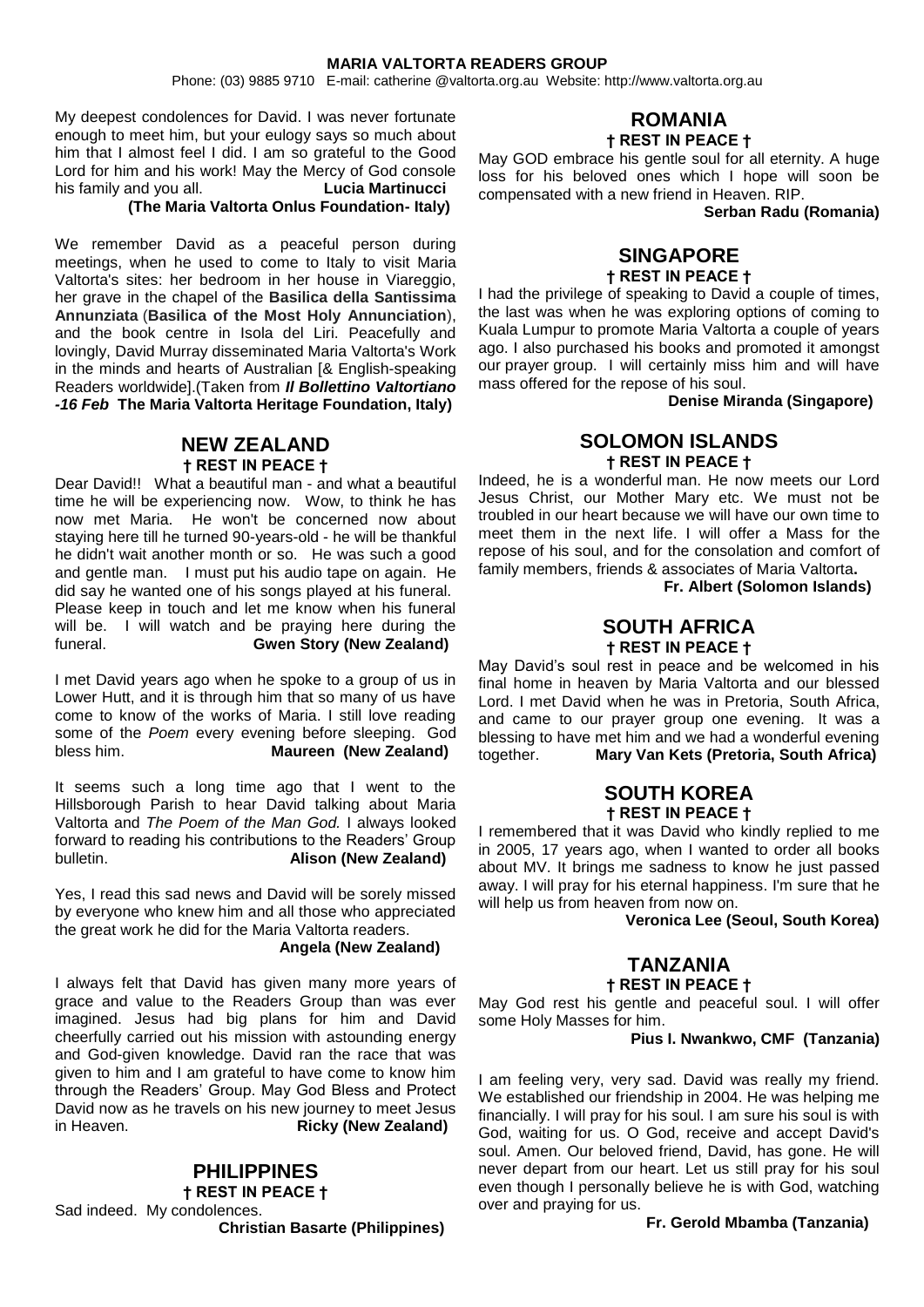Phone: (03) 9885 9710 E-mail: catherine @valtorta.org.au Website: http://www.valtorta.org.au

### **UNITED STATES OF AMERICA † REST IN PEACE †**

I hope Maria and Jesus will welcome David to eternal life. God rest his soul. I will offer a prayer for the repose of his soul at our prayer group tonight.

#### **Mavis Grodzach (Las Vegas, USA)**

My prayers and blessings for the repose of David's soul and for the comfort of all his family and loved ones. I almost met him in Rome, Italy. I was recruited by him to be the chaplain to a pilgrimage he organized to Viareggio, the home of Maria Valtorta. A life-changing experience.  **Fr. Edgar (USA)**

The words, 'rest in peace' said with regard to David are a given of certainty, aren't they? What a holy life of service to God and to us. I was just reminded that I have spent many hours yesterday and today in the *Poem* volumes and Maria's *Notebooks* searching for passages on a certain topic for my daughter who lives in Geraldton, Australia. I live in California. Bless David, you and any others who prepared ahead for his inevitable passing from this side of life into eternal life so that his mission will continue uninterrupted.

#### **Jacqueline Henss (California, USA)**

I joined this group when David was the one preparing and sending the bulletins. He has done so much for our Church, for Christ...His life calls for a great celebration. '*God will wipe away every tear from their eyes. There will be no more death or mourning, wailing or pain*.' (Rev 21:4)

**Halina Hladysz (USA)**

I am very sad to hear of the death of dear David. **Janice Cummings (USA)**

I had David come to my home years ago in Southern California to have a discussion on Maria Valtorta's works. He spoke to some folks we had over, and with my father, Ed Ford. I still read the *Poem of the Man-God* nightly when home. My soul is continually nourished by the experience.<br> **John Ford (California, USA) John Ford (California, USA)** 

I also feel the great loss that you must feel. Please, David, help us with your prayers from Heaven, which we need so desperately! **Dave Webster (USA)**

I'm going to miss David. He did such great work spreading Maria Valtorta's writings. His work will live on in the plethora of booklets he created, including the popular *Pilgrim's Guide* and *Where Is It?* indexes. I will miss him dearly. I'm so glad we have been able to take over his MVRG apostolate. **Stephen Austin (USA)**

'*Precious in the sight of the LORD is the death of his faithful servants*.'- Psalms 116:15. May God Bless his soul. The church will never forget him.

### **Tigy Thomas (Georgia, USA)**

Thank you, may He Rest in Peace and receive his crown for the beautiful work he has done for transmitting the writings of Maria Valtorta. **Joanne Abate (USA)**

David meant a lot to me as well, especially with the newsletters over the years. Although I never met him on this earth, I hope to meet him in the kingdom of heaven along with Maria. I just finished reading an excerpt from the *Poem*. This is my fourth time reading it over the last 30 years. May he Rest In Peace.

#### **Gerard Beer (Pennsylvania, USA)**

I mostly remember David when he visited us in Conyers, Georgia. He asked me to set up a few reading/promotional sessions while he visited, and met Fr. Anthony, Abbey, of the Holy Spirit Monastery. As you may know, Fr. Anthony was the first to correlate *the Poem* with associated Bible verses. The crypt in the Monastery was one of the venues David performed various reading sessions for those that showed interest. We will miss David and the force he put forth in promoting the Intimate Life Of Christ portrayed in *The Poem Of The Man-God* by Maria Valtorta. God be with you, You were for us, an example of a great Lover of 'Little John' and her Work, the Word Of Christ. In memory of you, your friend and acquaintance. **Juan M and Luisa Ruiz (Georgia, USA)**

I hosted David here in Los Angeles many years ago and felt a deep love for him. He brought Maria Valtorta alive with his love for her books. I am so sad to hear this news but know he's so happy being with Our Lord, Our Lady, Maria Valtorta and every single Saint we have read about and loved in MV's books. He will meet them all and he will be beaming his love to all of us. God Bless His Soul.

#### **Sue Horwood (USA)**

I am so very sorry for your loss - Our loss. I remember when he came to San Antonio, TX and visited with us. It was a joy to meet him. What an honor!

### **Guadalupe Nypaver (Texas, USA)**

Heavens' Gate is no longer waiting for David's Soul. Maria Valtorta's works greatly boosted my spiritual understanding, knowledge and faith in our Lord Jesus, the Christ, our Savior, our Messiah, the Son of Man, and the Son of God. Jesus and Mary are our perfect Earthly Example and our Judge. The *Notebooks* share an unvarnished truth about Christian persecution, and offer many life events that are just as true today as then. Your effort, determination, and true grit in promoting and protecting the work of Maria Valtorta and her Church Status does not go unnoticed. I will follow your lead.

#### **Drew Loucks (USA)**

May our loving Father in heaven receive David with open arms and may he be enjoying an even more up close and personal encounter with Jesus, Mary and our dear 'Little John'. David Murray, may you rest in peace. Thank you for everything! **Karen Bonvecchio (USA)**

Sad news indeed. I only spoke with David a few times, but always enjoyed him. I just watched David's funeral. Very powerful and meaningful to all of us Readers of MV, for certain. Thanks to whomever arranged the broadcast.

#### **Alastair Lough (Maine, USA)**

Psalm 116:15 *'Precious in the sight of the LORD is the death of his faithful servants!!!'* **Jorge Castro (USA)**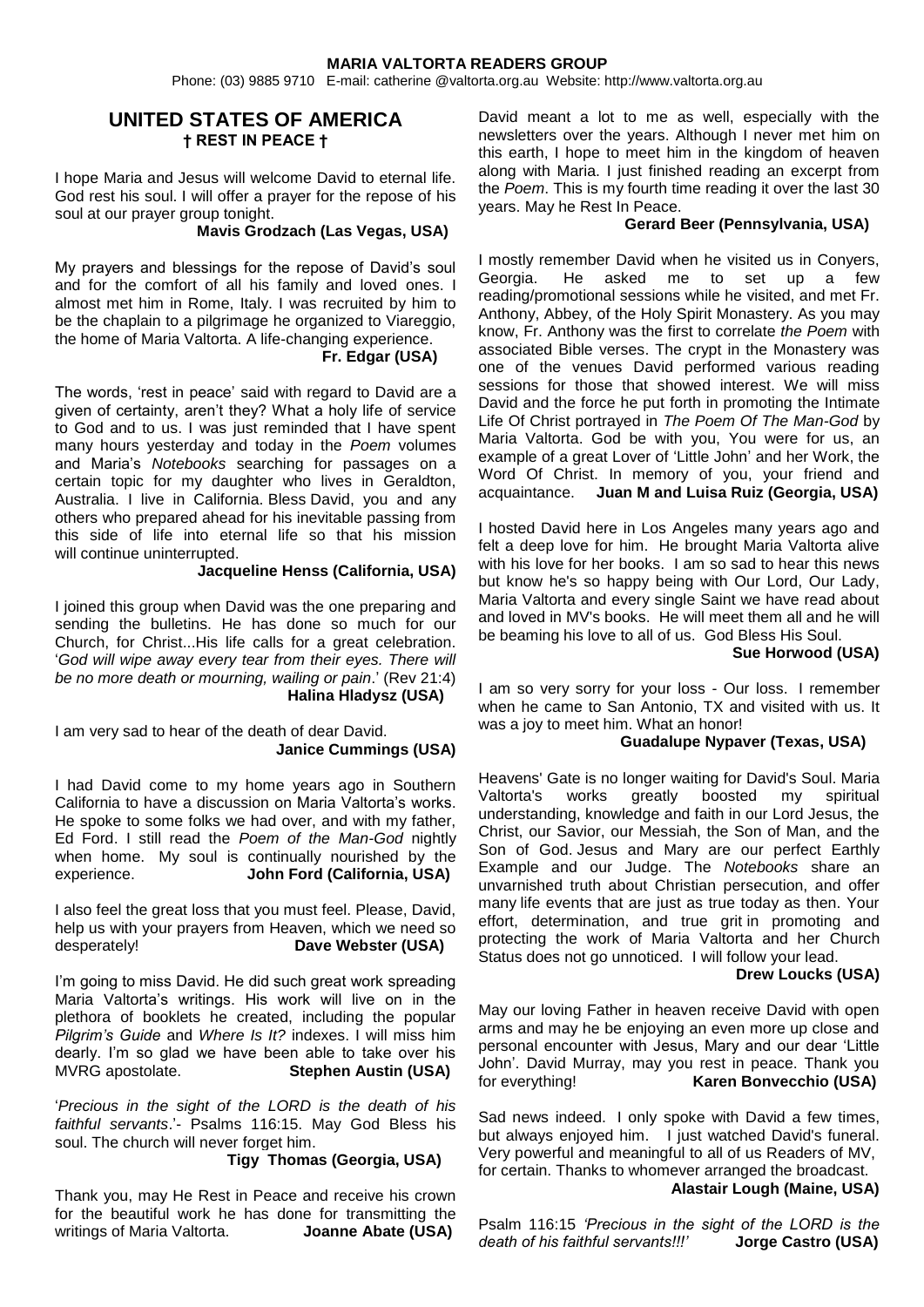Phone: (03) 9885 9710 E-mail: catherine @valtorta.org.au Website: http://www.valtorta.org.au

I shall request mass for him. I can still see him in my mind's eye when he came to Los Angeles. Indeed, now we have someone praying for us with Maria. May he now continue his singing to God with the Heavenly Hosts.

#### **Josephine Shiplacoff (USA)**

May God welcome this blessed soul into paradise. Please have Masses offered for David. We can no longer improve our lot at our death, but our loved ones can do so with offerings of prayers and Masses! I will have a Mass said for him this week.

**Association of the Precious Blood (Florida, USA)**

He did a good work for the Glory of God. May he receive his just reward and remember us poor souls still walking in this valley of tears.

### **Association of the Precious Blood (Florida, USA)**

I had the honor of working with David assisting him with purchases of his wonderful materials here in the US and spoke with him several times when he was very active in the early days of Valtorta Readers' Group. He was a wonderful and blessed soul and the world feels a bit more empty to me today, but heaven must truly be rejoicing.

**Hugh Kelly (USA)**

Many prayers for him today! As Jesus says so well in the Poem – 'One MOMENT in Heaven is greater than the most triumphant LIFETIME ever lived.'

**John Coyne (USA)**

God bless and keep him on his new life journey. **Gary Hurley (USA)**

David's apostolate was worldwide and touched so many hearts. What a legacy! As I pray for his repose, I ask that he continues to pray for ours. **Ed Chavez (USA)**

WHO WILL EVER BE ABLE TAKE HIS PLACE ? **Ronald Gregorio (Illinois, USA)**

He will be in my prayers! **Susan Wilkinson (USA)**

May God bless David. **Steve Faucher (California, USA)**

God Bless David Murray. I am happy for him. Will remember him and his family in prayer. A big Valtorta fan.  **Mary Ann Augustine (USA)**

### **ZAMBIA**

#### **† REST IN PEACE †**

SO LONG, DAVID. It is with pain and tearful eyes that I sit down to put down a few words for the best writer I have ever known: David. I cannot bring myself to say one of the hardest word to utter: Goodbye. To me, your spirit lives on as long as what you have started lives on: the Maria Valtorta Readers' Group. The group may not be in one place as members are scattered all over planet Earth. Your written word of Maria Valtorta materials will be a reminder of your spiritual legacy. You have discovered now how many souls you have won for the Man-God through the Maria Valtorta works and through your global

'Valtortaling'. Zambia was honored by your inspirational visit. You did push your limits to make Jesus known.

I never dreamt I would step foot in the holy home of the Valtorta family visited by the Lord Himself for His masterpiece of dictations in Viareggio and the Basilica where Maria Valtorta's remains are interred but you, David, made this memorable Golden Jubilee pilgrimage possible. This was a trip you desired to make with us but your ill-health at that time, made it impossible for you to undertake it. I owe the holding of many Valtorta materials in my hands and heart to you. I cannot thank you enough, David. Maria Valtorta, on behalf of the Heavenly Hosts, has definitely received the great messenger and crusader, at the gates of Heaven to say, 'Well done, David.'

The Earth has lost a golden voice, which has joined the ranks of the Heavenly choirs of Angels in David Murray. I feel something important in me is lost. You meant a lot in the spiritual wealth we shared through our mutual devotion to Valtorta's works which I, in turn, shared with those the Lord brought my way. You have run the human race worthily; it is time for you to meet in reality, the One you made known (as Assistant Convener); the Convener Himself, the Man-God. So long, David, so long. Rest in Heavenly peace and pray for us and with us, until Maria Valtorta is declared a saint.

'Let the Cross of death – man's last cross – have two arms. Let one be my Cross, and the other, the name of Mary.' From *Love and Pain – The path to Holiness.* From the writings of Maria Valtorta compiled by David Murray.

**Sr. Christine Kabumbu, SCJ –(Zambia)**

### **PART THREE - EULOGY**

### **Eulogy of the Maria Valtorta Component of David D. Murray's Life Presented on Monday 31 January, 2022 at Our Lady of Perpetual Help Catholic Church, Ringwood, Victoria. Australia**

I was correctly introduced as Catherine Loft, but as I stand before you, I don't want you to see me as an individual because today, **I am here to represent the Maria Valtorta Readers' Group in Australia and worldwide** a multitude of people globally who were touched by David Murray's efforts in some way through his mission to make the writings of Maria Valtorta known and loved.

Thank you, Kevin, for giving us information and insight into your father's life because the David we knew, from post-60 years of age, was always private and unassuming as David made it clear from the beginning that **his focus was to promote the writings of Maria Valtorta. He wanted nothing of himself to be present – it was all about these writings.**

David had been away from the Church for about 15 years but when he came across a Marian Apparition in Europe and he had read the messages, he felt them to be true. So he decided to make a pilgrimage in 1992 with 32 people. However, David wasn't ready for what was to follow. He said that during the trip, it felt like he was trapped in a bus for hours with people who kept praying the rosary and singing hymns, and he found this so aggravating and annoying throughout the whole bus trip. "Oh, not again!" he would mutter to himself.

His spirit had not yet been moved.